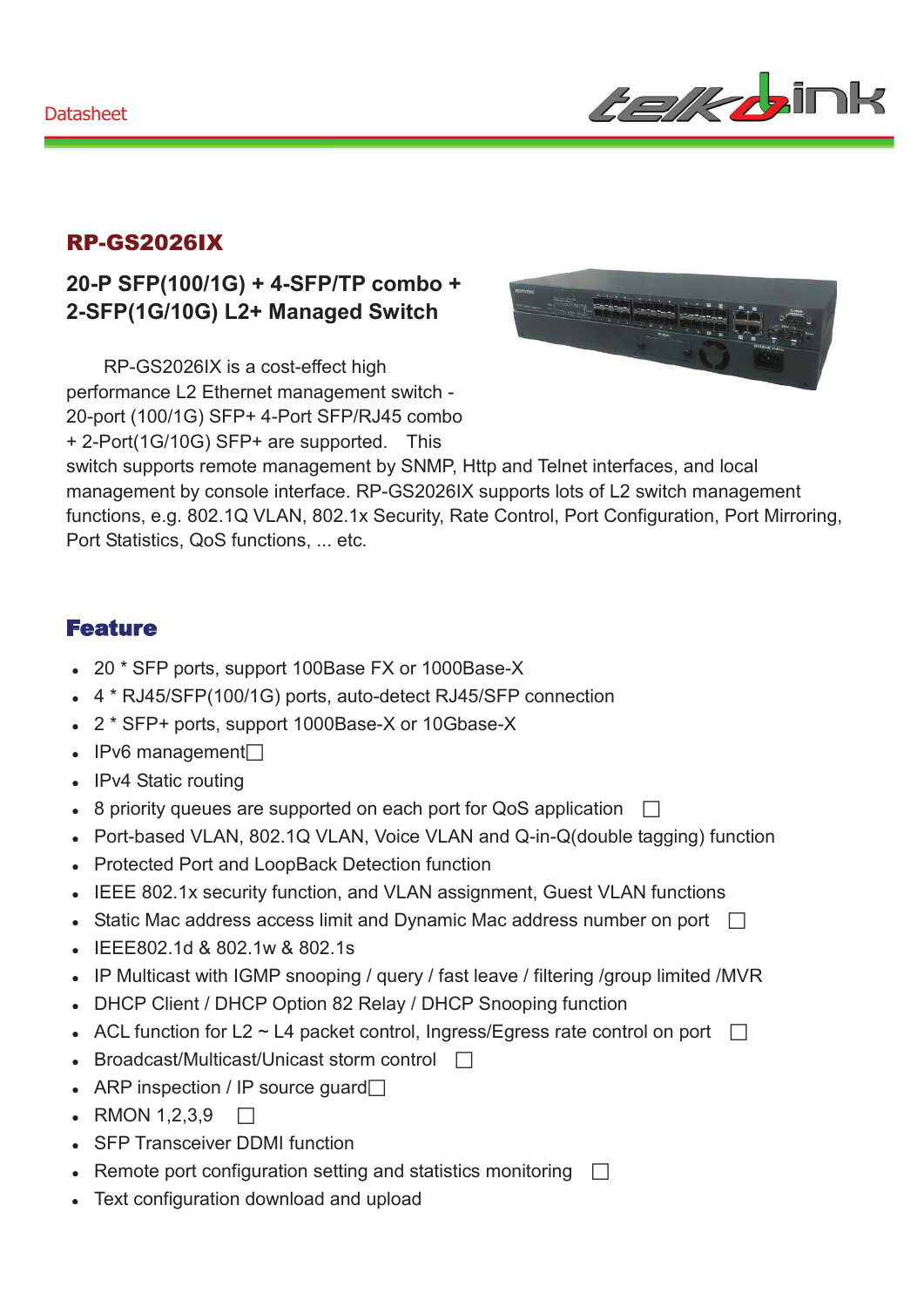# Specification

| <b>Standards</b>            | IEEE 802.3 10Base-T Ethernet (twisted-pair copper)                           |
|-----------------------------|------------------------------------------------------------------------------|
|                             | IEEE 802.3u 100Base-TX Ethernet (twisted-pair copper)                        |
|                             | IEEE 802.3ab 1000Base-T Ethernet (twisted-pair copper)                       |
|                             | IEEE 802.3z 1000Base-SX/LX Ethernet<br>$\bullet$                             |
| Interface                   | Port1-24: 100/1G SFP Port                                                    |
|                             | Port20-24: UTP/SFP Combo Port                                                |
|                             | Port25-26: 1G/10G SFP+ Port                                                  |
| <b>Console Port</b>         | • DB9 console port                                                           |
| <b>CPU</b>                  | 416MHz MIPS 24KEc CPU as the main processor which integrated on<br>$\bullet$ |
|                             | switch controller                                                            |
| <b>Memory</b>               | Flash: SPI 16M Bytes, RAM:DDRII 128M Bytes<br>$\bullet$                      |
| <b>Packet Buffer</b>        | • 2M Bytes                                                                   |
| <b>MAC Table Size</b>       | <b>16K</b><br>$\bullet$                                                      |
| <b>Max Packet Size</b>      | $\bullet$ 9600 Bytes                                                         |
| <b>Switching capability</b> | 14880pps at 10Mbps<br>$\bullet$                                              |
|                             | 148810pps at 100Mbps<br>$\bullet$                                            |
|                             | 1488095pps at 1Gbps with 64 bytes packets<br>$\bullet$                       |
| <b>Switch capacity</b>      | 88Gbps<br>$\bullet$                                                          |
| <b>Forwarding Rate</b>      | 65.5Mpps<br>$\bullet$                                                        |
| <b>Port Control</b>         | Port speed, duplex mode, and flow control                                    |
|                             | Port Auto MDI/MDI-X                                                          |
|                             | Port frame size (jumbo frames), Maximum ingress frame size (10056            |
|                             | bytes)                                                                       |
|                             | Port state (administrative status)                                           |
|                             | Port status (link monitoring)                                                |
|                             | Port statistics (MIB counters)<br>$\bullet$                                  |
| <b>L2 Switching</b>         | Auto MAC address learning/aging and MAC addresses (static)<br>$\bullet$      |
|                             | <b>DHCP</b> snooping                                                         |
|                             | <b>ARP</b> inspection<br>$\bullet$                                           |
|                             | Port Mirroring                                                               |
|                             | Flow mirroring                                                               |
| <b>L3 Switching</b>         | DHCP option 82 relay                                                         |
|                             | <b>UPNP</b>                                                                  |
|                             | IPv4 Unicast: Static routing<br>$\bullet$                                    |
| <b>VLANS</b>                | IEEE 802.1Q static VLAN(4096 entries Max.), Voice VLAN,<br>$\bullet$         |
|                             | Port isolation, Private VLAN Static, MAC based VLAN,                         |
|                             | Protocol based VLAN, IP subnet based VLAN<br>$\bullet$                       |
| <b>Spanning Tree</b>        | IEEE 802.1s MSTP(Multiple spanning tree)<br>$\bullet$                        |
|                             | IEEE 802.1w RSTP(Rapid spanning tree)                                        |
|                             | IEEE 802.1D STP(Spanning tree)                                               |
|                             | <b>BPDU Guard &amp; Restricted Role</b>                                      |
|                             | <b>Error Disable Recovery</b>                                                |
| <b>Link Aggregation</b>     | • Static and LACP                                                            |
| <b>IP Multicast</b>         | IGMP v2 and v3 snooping<br>$\bullet$                                         |
|                             | MLD v1 snooping<br>$\bullet$                                                 |
|                             | IGMP filtering profile                                                       |
|                             | IPMC throttling, filtering, leave proxy                                      |
|                             | MVR and MVR profile<br>$\bullet$                                             |
| QoS                         | Traffic Classes (8 active priorities)<br>$\bullet$                           |
|                             | Port Default Priority, User Priority,<br>$\bullet$                           |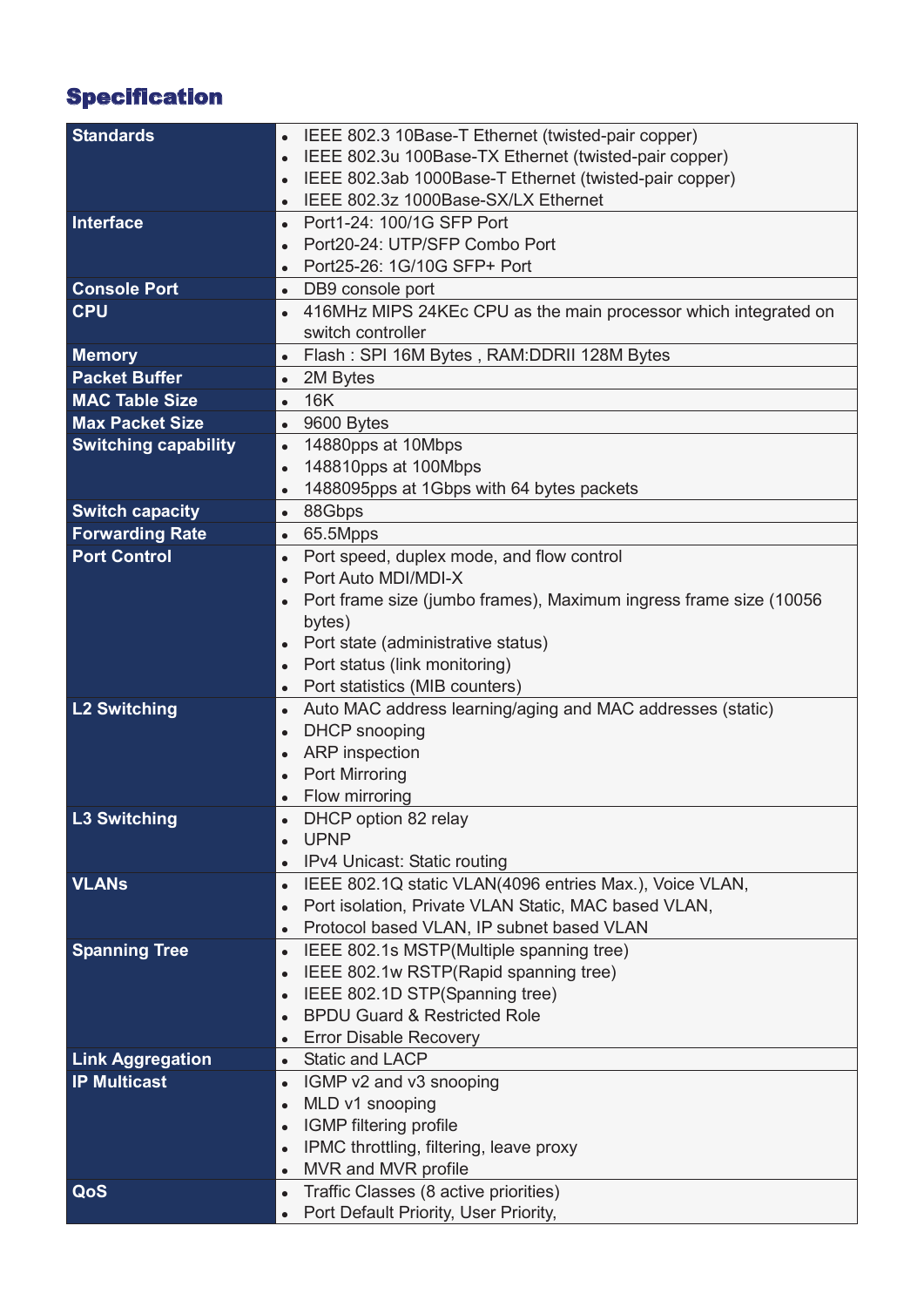|                       | Input priority mapping<br>$\bullet$                                                                |
|-----------------------|----------------------------------------------------------------------------------------------------|
|                       | QoS Control List (QCL Mode)                                                                        |
|                       | Storm Control for UC, BC and Unknown                                                               |
|                       | Port policers<br>$\bullet$                                                                         |
|                       | Global/VCAP (ACL) policers                                                                         |
|                       | Port egress shaper                                                                                 |
|                       | Queue egress shapers                                                                               |
|                       | DiffServ (RFC2474) remarking                                                                       |
|                       | Tag remarking                                                                                      |
|                       | Scheduler mode<br>$\bullet$                                                                        |
| <b>Security</b>       | Port-Based 802.1X, Single 802.1X, Multiple 802.1X,<br>$\bullet$<br><b>MAC-Based Authentication</b> |
|                       |                                                                                                    |
|                       | VLAN Assignment, QoS Assignment, Guest VLAN                                                        |
|                       | <b>RADIUS Accounting</b><br>$\bullet$<br><b>MAC Address Limit</b>                                  |
|                       |                                                                                                    |
|                       | IP MAC binding, IP/MAC binding dynamic to static<br>TACACS+                                        |
|                       | Web & CLI Authentication                                                                           |
|                       |                                                                                                    |
|                       | Authorization (15 user levels)                                                                     |
|                       | ACLs for filtering/policing/port copy                                                              |
|                       | IP source guard<br>$\bullet$<br>• NTPv4 Client                                                     |
| Synchronization       | <b>DHCP Client,</b>                                                                                |
| <b>Management</b>     | $\bullet$<br>DNS client, proxy                                                                     |
|                       | $\bullet$<br><b>HTTP Server</b>                                                                    |
|                       | $\bullet$<br><b>CLI - Console Port &amp; Telnet</b>                                                |
|                       |                                                                                                    |
|                       | Text Configuration download or upload<br>$\bullet$                                                 |
|                       | Management access filtering<br>$\bullet$<br><b>HTTPS</b>                                           |
|                       | SSH <sub>v2</sub>                                                                                  |
|                       | IPv6 Management                                                                                    |
|                       | System Syslog                                                                                      |
|                       | Software Upload via web                                                                            |
|                       | SNMP v1 / v2c / v3 Agent                                                                           |
|                       | RMON (Group 1, 2, 3 & 9)                                                                           |
|                       | RMON alarm and event(CLI, web)                                                                     |
|                       | SNMP multiple trap destinations<br>$\bullet$                                                       |
|                       | IEEE 802.1AB-2005 Link Layer Discovery LLDP                                                        |
|                       | Cisco Discovery filtering - CDP                                                                    |
|                       | sFlow                                                                                              |
|                       | Daylight Saving                                                                                    |
| <b>SFP DDMI</b>       | • Support                                                                                          |
| <b>LED Indicators</b> | Per Port: Link/Act                                                                                 |
|                       | Port 1-24: 1000Mbps(Green) / 10/100Mbps(Amber)                                                     |
|                       | Port25-26: 10G(Green) / 1000Mbps (Amber)                                                           |
|                       | Per Device: Power and System<br>$\bullet$                                                          |
| <b>Power Supply</b>   | Internal Power supply 100~240VAC, 50/60 Hz<br>$\bullet$                                            |
|                       | Optional 48VDC power module<br>$\bullet$                                                           |
| <b>Environment</b>    | Operating temperature: 0°C to 50°C<br>$\bullet$                                                    |
|                       | Operating Humidity: 10% to 90% (Non-Condensing)<br>$\bullet$                                       |
| <b>Dimension</b>      | 440 * 172 * 44 mm                                                                                  |
| <b>Certification</b>  | $\bullet$ FCC, CE                                                                                  |